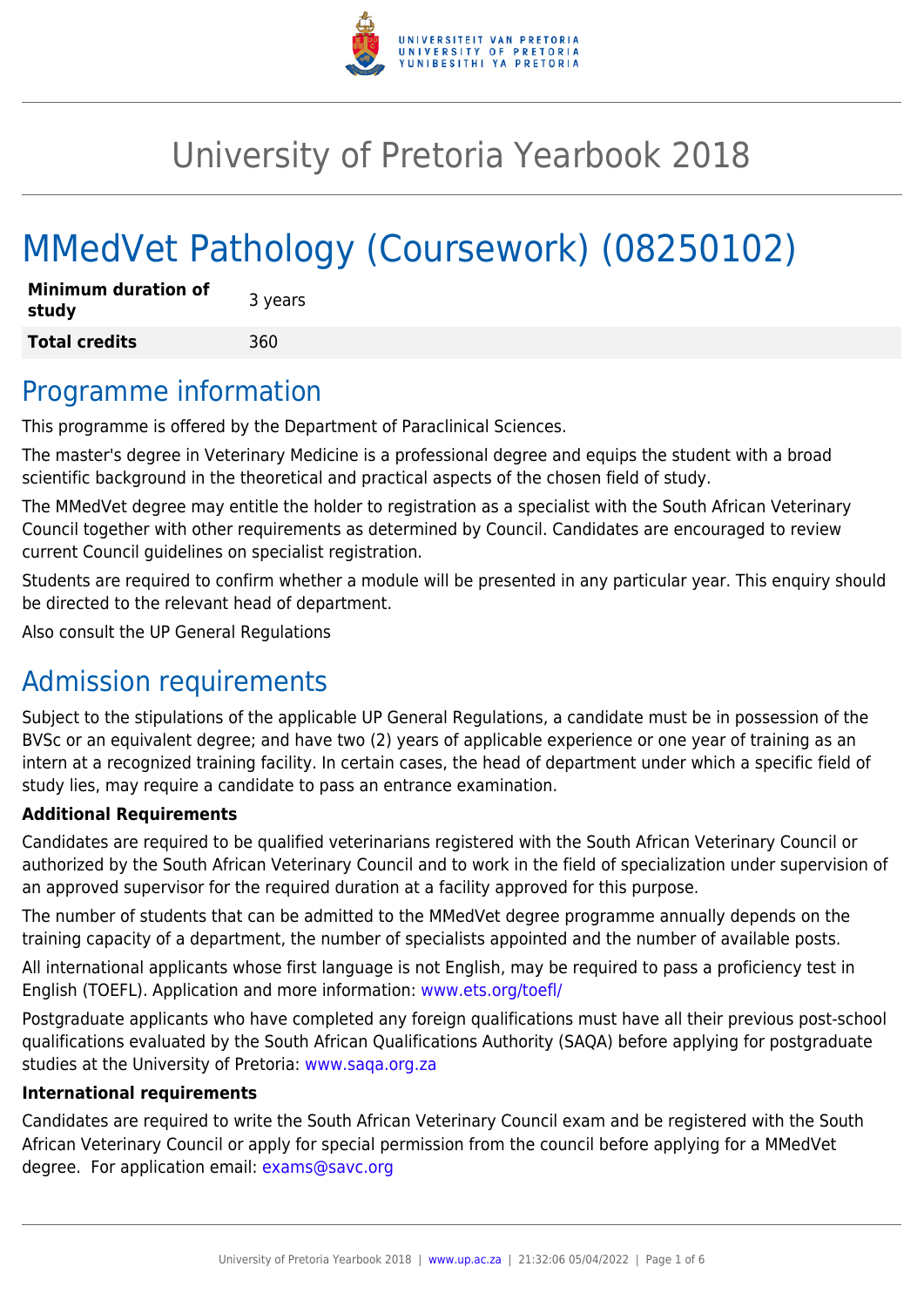

International students have to ensure they are aware of all aspects pertaining to them to study at the University of Pretoria which can be found at [www.up.ac.za/isd](http://www.up.ac.za/isd).

# Additional requirements

Candidates are required to be qualified veterinarians registered with the South African Veterinary Council or authorized by the South African Veterinary Council and to work in the field of specialization under supervision of an approved supervisor for the required duration at a facility approved for this purpose.

The number of students that can be admitted to the MMedVet degree programme annually depends on the training capacity of a department, the number of specialists appointed and the number of available posts.

## Examinations and pass requirements

Also consult the applicable General Regulations.

#### **Conferment of the degree**

The MMedVet is conferred by virtue of completion of a minimum of 90 weeks of clinical training, examination in specialist module, and a mini-dissertation

#### **Examinations**

The examination(s) in the specialist field of study may only be taken on completion of the minimum clinical training.

The nature and duration of the specialist module's examination(s), which will test fully the theoretical knowledge as well as the practical skills of the student, is determined by the head of department in which the chosen field of study is offered.

A minimum examination mark of 50% is required in each of the theoretical and practical and oral sections of the specialist module.

Students who intend applying for membership of a specialist college abroad later on, should bear in mind that many of these colleges require a minimum examination mark and a final mark of at least 60% for admission.

### Research information

#### **Mini-dissertation**

#### (Also consult the General Regulations)

A student must submit a mini-dissertation, which deals with the particular field of specialization. A mini-dissertation is based on a research project or related research projects (which need not be original), planned and written down by the student within the theme of the chosen specialization. (Assistance with statistical processing, applied specialised procedures, etc. is allowed, but must be acknowledged.) The student may use appropriate research done previously, to add to the writing of the mini-dissertation. Earlier, related publications by the student may be bound with the mini-dissertation, but may not substitute the complete text of the mini-dissertation. Publications that are submitted, must be rounded off by means of an extensive introduction, materials, and information concerning methods and a discussion of the results. The minidissertation will be evaluated by an external examiner, who may not necessarily attend the final examination. The average of the separate marks awarded by all the examiners, constitutes the final mark for the mini-

dissertation. The minimum pass mark is 50%. A student who has failed may be permitted by the Dean, on the recommendation of the head of department concerned, to submit an amended mini-dissertation for final adjudication.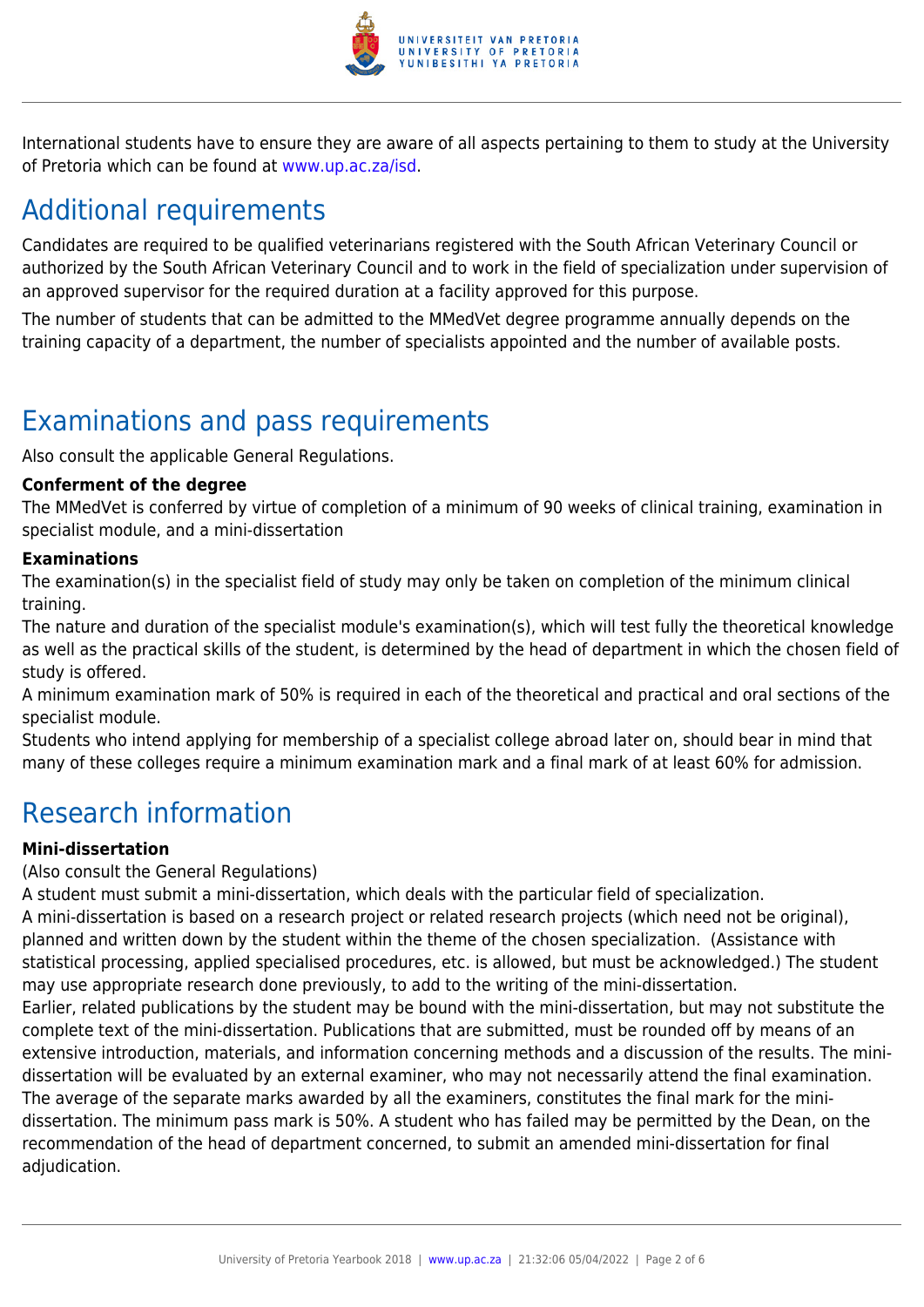

### Pass with distinction

In order to obtain the degree with distinction, a minimum final mark of 75% is required for the field of specialization and the mini-dissertation.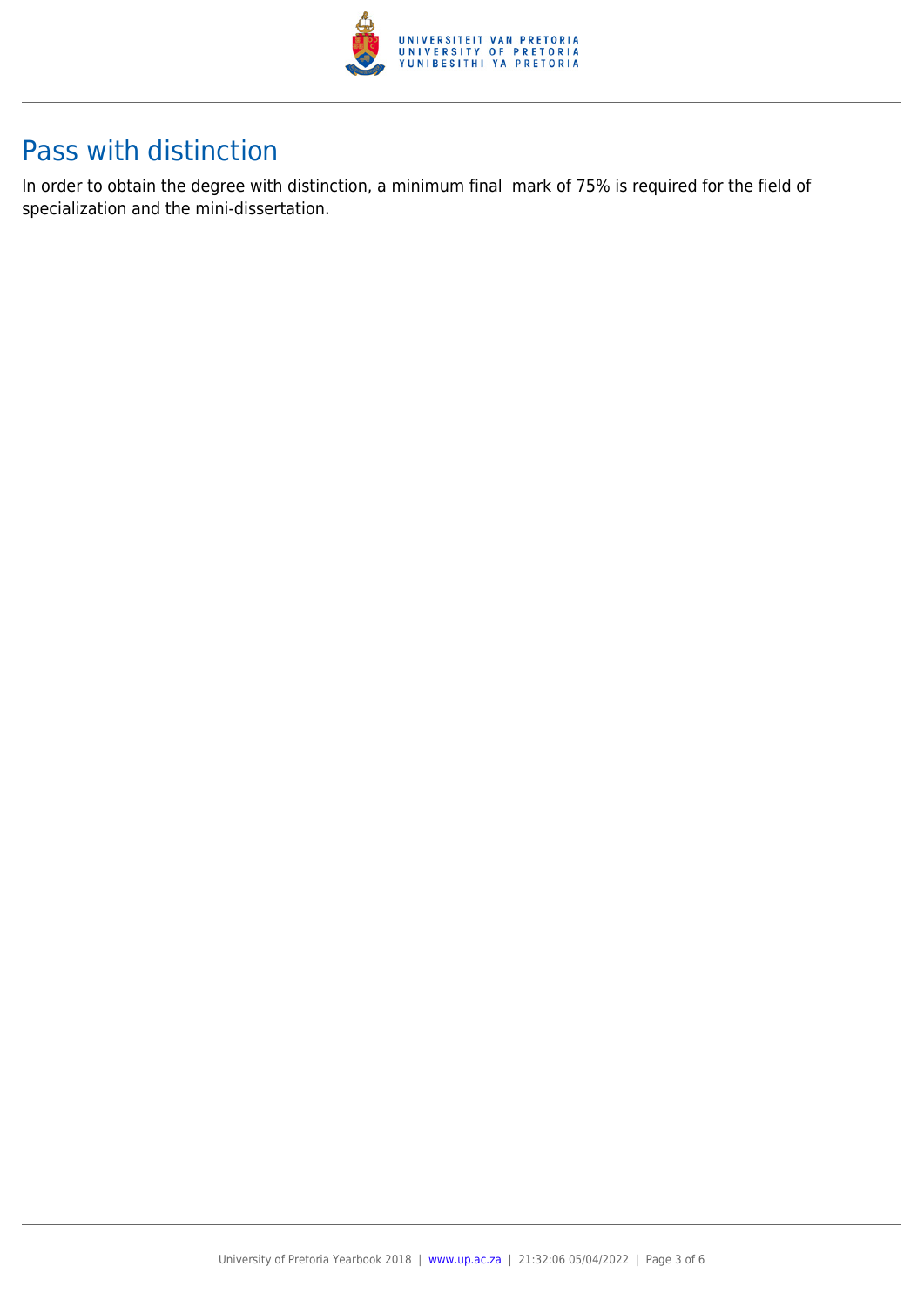

## Curriculum: Year 1

**Minimum credits: 1**

#### **Fundamental modules**

[Research methodology 813](https://www.up.ac.za/parents/yearbooks/2018/modules/view/VRM 813) (VRM 813) - Credits: 0.00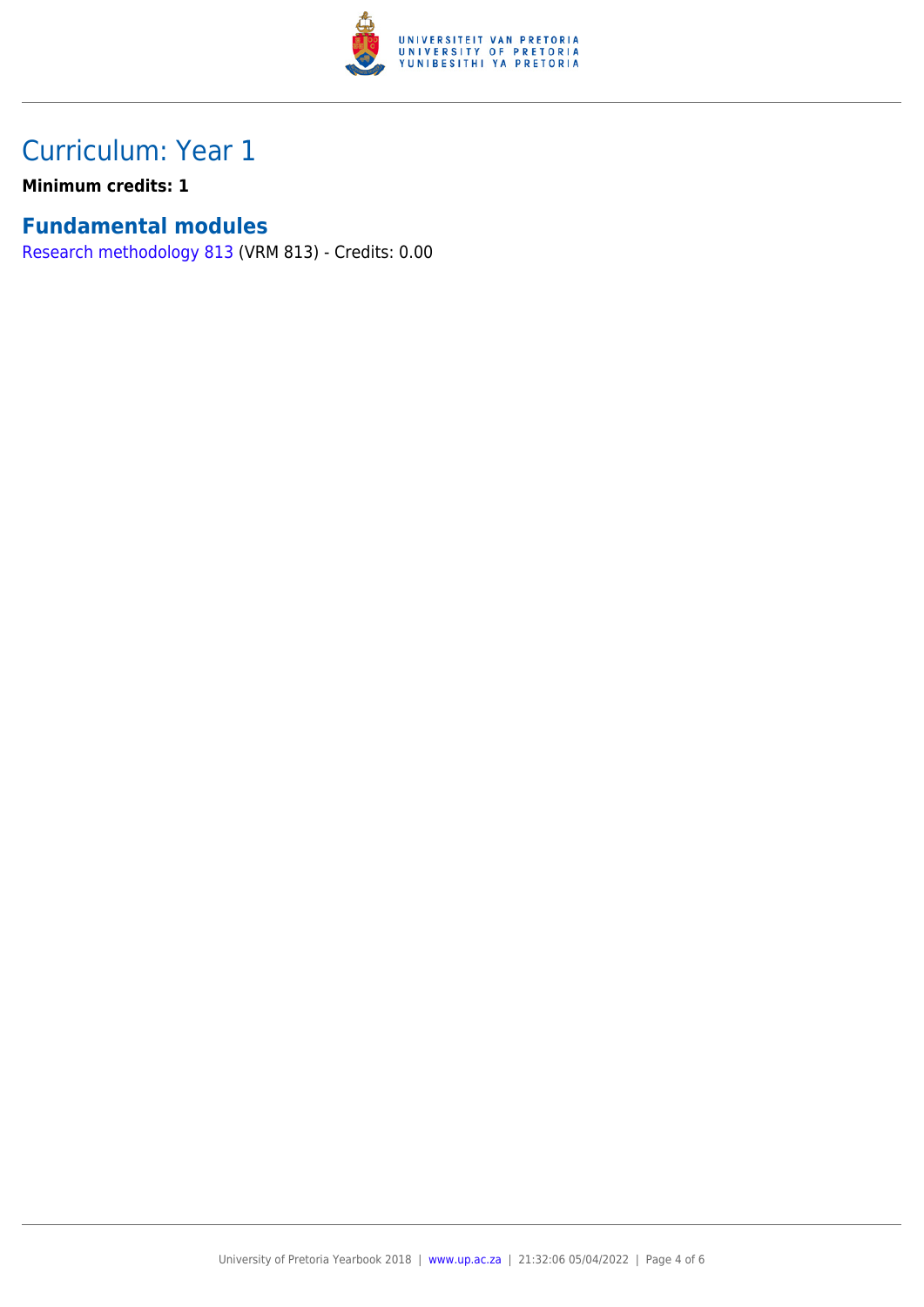

### Curriculum: Year 2

**Minimum credits: 270**

#### **Core modules**

[Pathology 800](https://www.up.ac.za/parents/yearbooks/2018/modules/view/PAT 800) (PAT 800) - Credits: 270.00